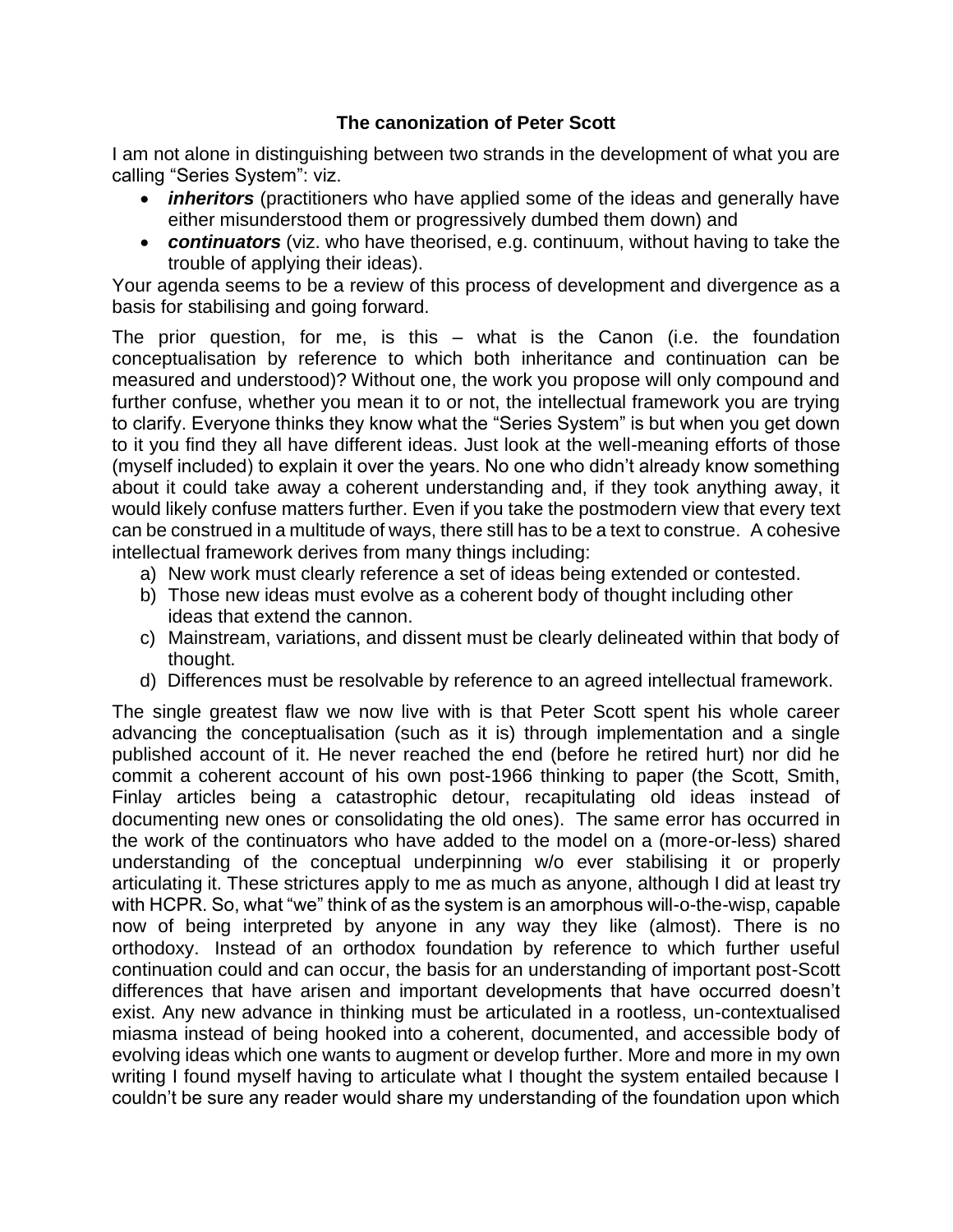the enhancements I wanted to discuss were built. Perhaps the fault lies in the personalities of the continuators who were more eager to conceptualise on their own account than to codify.

Let me give an example. My essay on PJS for the Duranti/Franks Biographical Dictionary includes the following passage:

*As originally formulated, the CRS System treats a Series as a diachronic singularity – along with its contents (an item belongs to only one Series). This follows long-standing descriptive practice which uses inclusion or containment within a singularity as the preferred way to show relationships, embodied in the so-called Multi-Level Rule in which objects of description are treated as component parts of a singular entity and their qualities include some which are derived through inheritance from a parent entity and shared with all other child-entities … Two views, synchronous and diachronous, which Scott took of the Series and its context, must now also be taken within the Series because of the nature of electronic recordkeeping. The approach is scalable to all "levels" of the records-making enterprise. Even a single documentary object has provenance which can be understood within its own local ambience.*

Taken with the rest of the essay, I am

- articulating the Scott canon regarding series/item relationships;
- disagreeing with Scott's conceptualisation on this point; and
- proposing a better view to extend the canonical conceptualisation.

In the course of 5 sentences, I have had to

- use a term of my own devising ("ambience") which is not universally accepted within canonical writings and
- identify a flaw in Scott's thinking that so far as I am aware no one else has ever commented on (containment of items in series).

I am able to include reference to that flaw not because it is anywhere to be found in Scott's writings but because he and I had several knock-down arguments about it face-to-face. I then throw out a proposal to re-conceptualise on this point without any conviction that I can convey to readers that the correction has been accepted (or disputed) within a canon that has never articulated it in the first place. To my shame, at several points in that part of the essay ("Legacy") I had to fudge whether I was giving an account of an accepted view of post-Scott developments or merely my own opinions.

I think this is the situation you are trying to remedy and, if it were possible to remedy it, I would be all in favour. But my reservations concern how to go about it. On the basis of an agreed canon, the kind of analysis you are now proposing viz.

- Series System conceptualisation and history of intellectual thought (and how it morphed into continuum thinking)
- Implementation compromises Sets of intellectual compromises (e.g. standards) due to risk management or needing to deal with constraints vs unknowing introduction of flaws vs Belinda's point of 'hostile' people getting there by accident.
- Compromises due to systems implementations e.g. institutional technology, size of market, understanding, getting systems to work, etc.
- Consequences of decisions or compromises.

could proceed on the basis you suggest (viz. examining the understanding, development, compromises, and misunderstanding found in various writings and implementations).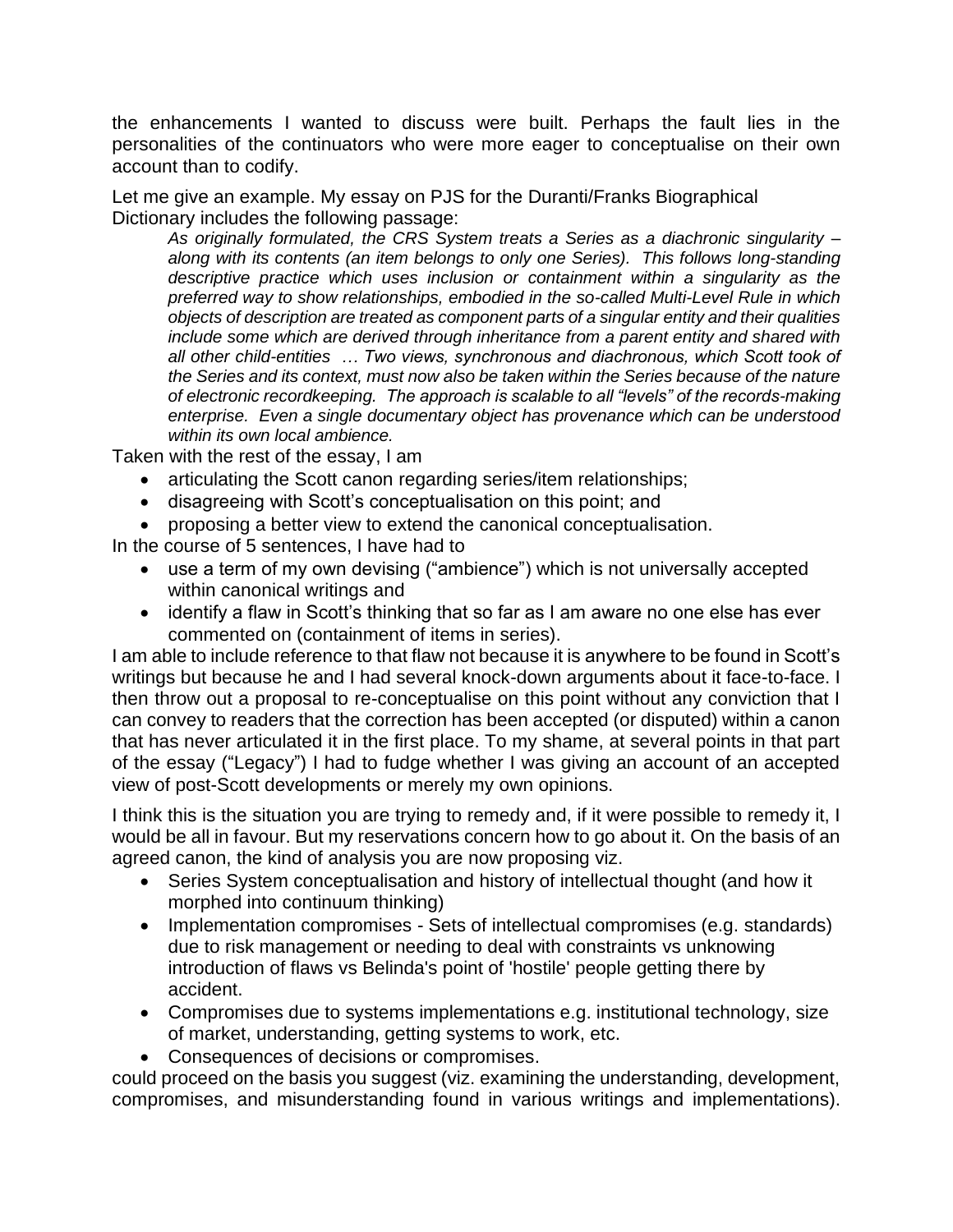Without such a canon, however, the work you propose risks compounding the confusion (at best) or degenerating into mayhem (at worst) unless any sensible audience was bored rigid and lost interest at this kind of navel-gazing long before violence was occasioned. In short, you can't simultaneously develop a framework and critique it.

The first step, therefore, would be to develop a canonical statement of the "Series System" as a starting point for whatever comes next. The problem with Peter's articulated demonstrations is that they are open to too many interpretations and there is too little of Peter's articulation to serve as a conceptual foundation w/o mediation by continuators who are simultaneously changing the conception while they are articulating it. I don't think it would be all that difficult to remedy this – perhaps not before May - but previous unsuccessful attempts (the unfortunate DAIC, for example) would suggest I am wrong. So, my suggestion for << a 20m presentation that will be the foundation for a section intro or chapter(s) in the Always Becoming book >> would be what I have said above by way of introducing a first draft of a Canonical Statement, but you won't warm to that suggestion if you don't share my analysis of the problem.

## << **I don't see Scott as the lone creator of the canon** >>

I quite agree and I hope I have myself made a contribution. It is precisely because the body of Maclean/Scott writings is so slender that the canon must be sought more broadly. What I meant was that it is possible (even on the basis of the relatively thin body of writing by Maclean/Scott) to discern a set of .... what? (principles, assumptions, ideas, signposts) which serve as a starting point rather than simply a foundation for what followed. However articulated, at their most basic, these include -

- focus on systems not artefacts (r/keeping not custodial, continuum not life cycle);
- entity definition (focusing on component elements in a r/keeping process not just documentary products)
- synchonic/diachronic method (avoiding entrapment within a purely time-bound view of the process, application to current r/keeping)
- relationship definition (articulating the ways in which the process operates, distinguishing entities from what they do).

Broadly speaking, these are the boundary posts within which I believe I have worked and (although he might not concur) within which I think I can place much of Frank's continuum work also, and Sue's, and Barbara's, etc etc (to say nothing of Glenda's "relics" piece). We have all gone beyond Maclean/Scott but have we been clearing new territory or reworking the same ground more productively? Either way, I agree it is the work of many hands.

In what part of the intellectual landscape would the canon be found? Is it about archival description, r/keeping, systems thinking, data quality, or the meaning of life? Is it, as I once described it, an "Australian" system? Does it embody a uniquely antipodean approach or is it simply a tradition alongside other approaches traversing the same territory? Where does it stand in relation to the work of others who have (or are said to have) developed, or even anticipated, similar ideas - particularly in Nth America? What relationship (if any) now exists between the canon (however defined) and international developments - ISAD, RiC, RM and metadata standards, schemas, etc etc?